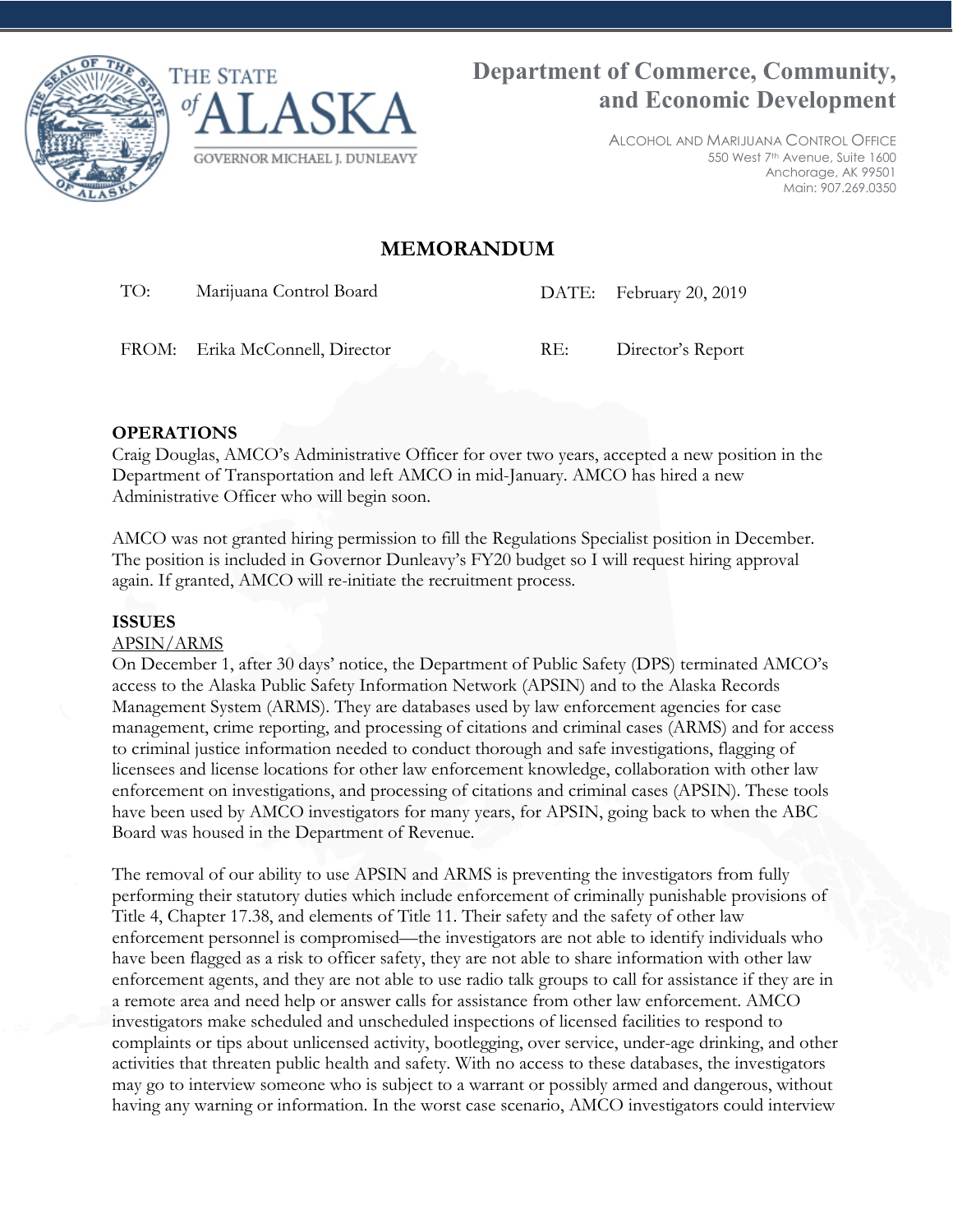Director's Report MC Board February 20, 2019 Page 2

a wanted individual without ever knowing there was a warrant for that person, and the person could go on to commit new crimes.

In addition, AMCO is now without an enforcement case management system, which means we will either need to purchase new software (an unneeded duplicative expense) or find time-consuming work-arounds with unsecured Excel spreadsheets, hindering our efficiency, accuracy, and reporting ability.

The threshold for access to APSIN and ARMS, according to the attached letter from Major Greenstreet, is either being a criminal justice agency or being peace officers. While it is debatable whether or not AMCO is a criminal justice agency, the investigators have been considered to be peace officers for many years. DPS testified to this effect before the House Labor and Commerce in 2003 when the ABC Board was in the Department of Revenue So what changed?

While you won't read this in Major Greenstreet's letter, what DPS has told us in meetings is that the factor of change is the addition of marijuana to AMCO's regulatory responsibilities. Because marijuana remains illegal at the federal level, DPS fears that the FBI will remove the entire state's ability to access criminal justice information if the marijuana regulators are given access to criminal justice information. This information was relayed to me in meetings at DPS headquarters, and also to Commissioner Anderson at a meeting held with DPS Commissioner Price on December 27, 2018. This is concerning to me because as your director, I am bound by statute -- as you are -- to enforce Title 4 and AS 17.38, and the legislature has made no changes whatsoever to the enforcement provisions of those statutes. You should also know that I, and you, have no information to support the suggestion that the regulation of marijuana has changed the landscape of your enforcement obligations. On the contrary, you should know that:

- The FBI has not contacted DPS to indicate that the FBI has a problem with marijuana regulators having access to criminal justice information.
- DPS has not contacted the FBI to ask if the FBI has a problem with marijuana regulators having access to criminal justice information.
- In every other state where recreational marijuana has been legalized, the marijuana regulators have access to criminal justice information.
- The FBI audited AMCO in 2017 regarding how we handle criminal justice information, and no issues were raised regarding there being a problem with our access to criminal justice information.

After two meetings and various correspondence, DPS agreed to provide specific information contained in APSIN to AMCO investigators when requested for specific investigations. When requested, information may be provided within a couple of days. While I certainly appreciate the effort on behalf of DPS, you should know that the protocol that was offered severely constrains your enforcement staff and does not provide anywhere near the authority that is given to the ABC and MC boards in AS 04.21.070 and AS 17.38.131 respectively. Essentially, it requires AMCO's commissioned officers to seek DPS permission every time the officers deem it appropriate to initiate or pursue an investigation. On a purely practical level, this is unworkable. AMCO officers must be able to follow up on reports of illegal activity at a moment's notice. It is unreasonable and creates a risk to the public welfare to expect them to wait for what is essentially permission before initiating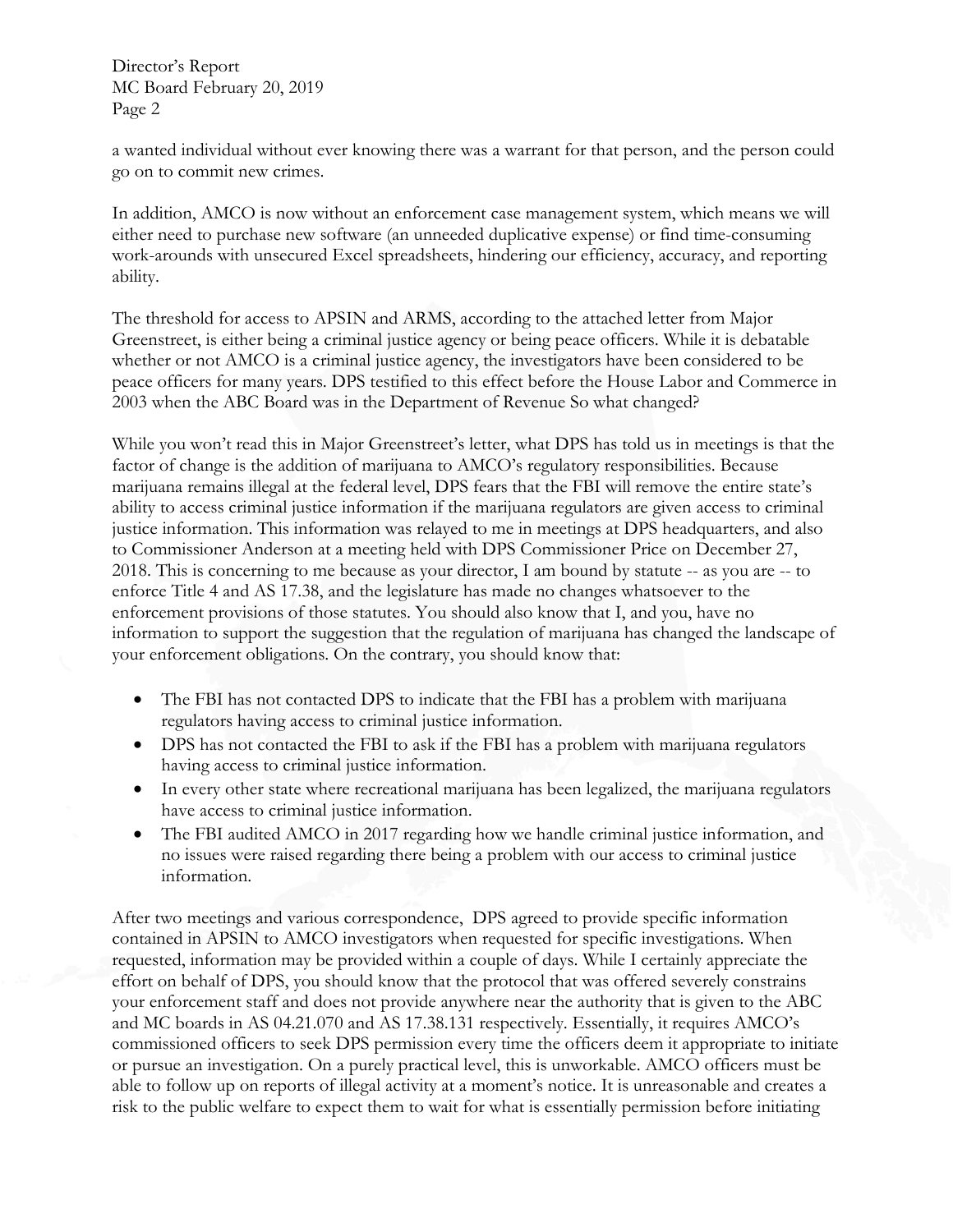Director's Report MC Board February 20, 2019 Page 3

an investigation, which at times involves limited and difficult travel to remote places. Then, while your officers are on location performing an investigation, access to additional information that may be needed is not immediately available and won't be so for several days, if it is provided at all. This stop-gap plan serves no one, least of all the people whose safety the legislature has entrusted to you. It is undermining the morale and efficiency of AMCO's enforcement officers and staff.

James Hoelscher, AMCO's Chief of Enforcement is on the phone today. If you have specific questions about how DPS's substitute plan differs from the authority that had been recognized by DPS for many years and how the change will affect Enforcement's work, I am sure he would be willing to provide a fuller picture for you.

ABC Board Chair Klein and MC Board Chair Springer jointly sent a letter to DCCED Commissioner Anderson asking her to request a legal opinion from the Attorney General regarding whether or not AMCO investigators are peace officers. The Commissioner put the issue on hold until after the Governor's budget was released. As you have seen, the Governor proposes to consolidate the majority of state investigators into one unit in the Department of Law. It is likely that should your enforcement officers be moved to this unit, they would have access to APSIN and ARMS, although I cannot say for sure.

#### Governor's Budget and Proposals

On February 13, 2019, Governor Dunleavy released his new budget along with information regarding changes to be proposed through legislation and executive orders. There are two major changes proposed relating to the ABC and MC Boards and AMCO.

1. By executive order, the Governor established a Statewide Investigator Unit within the Department of Law (order attached). The intent is to consolidate most of the investigators from the Departments of Commerce, Environmental Conservation, Health and Social Services, Labor and Workforce Development, and Revenue, which would include your investigators. The order creates a taskforce comprised of the Attorney General, the Director of the Division of Personnel and Labor Relations, and the OMB Director, to develop an implementation plan, with implementation to begin in FY20.

2. In addition, the Governor has indicated his intention to introduce legislation to repeal the Alcoholic Beverage Control Board and the Marijuana Control Board. The following supporting information was provided:

- The intent is to transfer the authority and responsibilities of the two boards to the commissioner and remove the marijuana control board and the alcoholic beverage control board.
- Reducing the regulatory burden in efforts to expand entrepreneurialism.
- Commissioner may adopt regulations and processes to allow alcohol and marijuana licenses to be processed more akin to that of professional licenses.
- This removes the limitations on the selection and appointment process of the director by the Governor.

As of February 14, 2019, no legislation has yet been introduced.